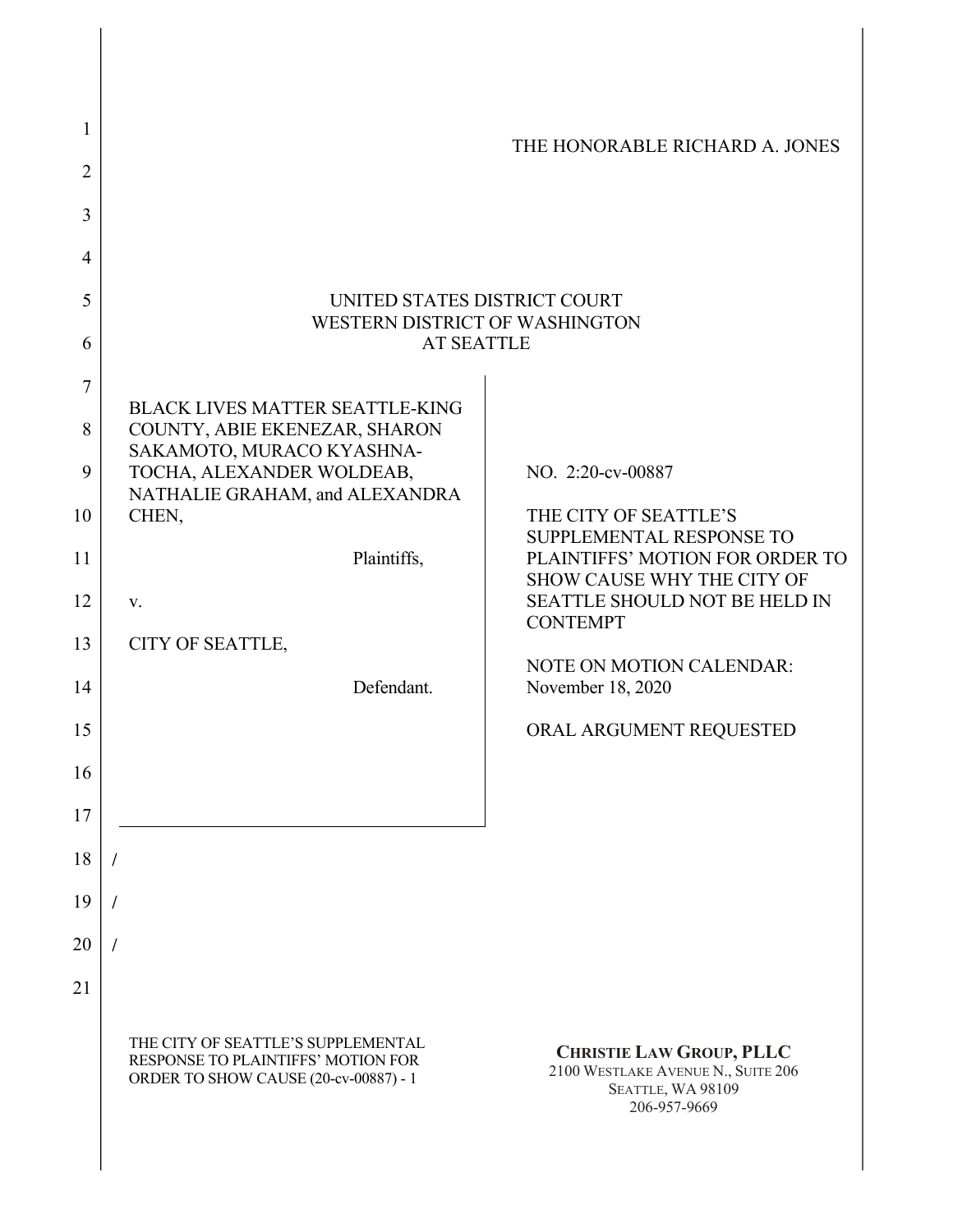1

## **I. INTRODUCTION AND RELIEF REQUESTED**

2 3 4 5 6 7 8 9 10 This Court entered Orders for preliminary injunction (Dkts.  $42 \& 110$ ) balancing the First Amendment rights of demonstrators with law enforcement's duty to protect against property destruction and violence. The balancing elements are inlaid throughout the Court's Orders, with the recognition that circumstances during events can change rapidly. Plaintiffs' Motion for Contempt addresses just four demonstrations over a period of months: August 26, September 7, September 22, and September 23, 2020.<sup>1</sup> Plaintiffs allege that, by clear and convincing evidence, the City – as a whole – failed to substantially comply with the Court's Orders. There is no dispute CCWs were used. However, Plaintiffs seem to ignore the Court's language allowing CCWs under specific circumstances, instead viewing the use of CCWs as de facto proof of contempt.

11 12 13 14 15 16 17 18 Plaintiffs' declarations contain snapshots from an individual's point of view but do not present a complete story of what is a complex series of events.<sup>2</sup> SPD commanders and officers had more available information and context about non-peaceful individuals present, what was transpiring beyond each declarant's immediate field of vision, and why the police employed specific force at a specific time against specific individuals or threats. *See Graham v. Connor*, 490 U.S. 386, 396, 109 S. Ct. 1865 (1989). Not all these events remained – or even began as – protected First Amendment activity, and not all of the participants in these events were peaceful. Officers responded to escalating property destruction, violence, and significant threats to officer and public

<sup>19</sup>

<sup>&</sup>lt;sup>1</sup> On some of these dates, multiple protests occurred, but claims are raised about only a single protest site.

<sup>20</sup> 21  $2$  This need for a fuller evaluation rather than a single viewpoint was highlighted recently when there were  $16,000$ complaints to the Office of Police Accountability regarding what appeared from one perspective to be an improper OC spray of a small child, but the complete picture, after thorough investigation, showed incidental exposure from a deployment by a different officer than the one originally accused.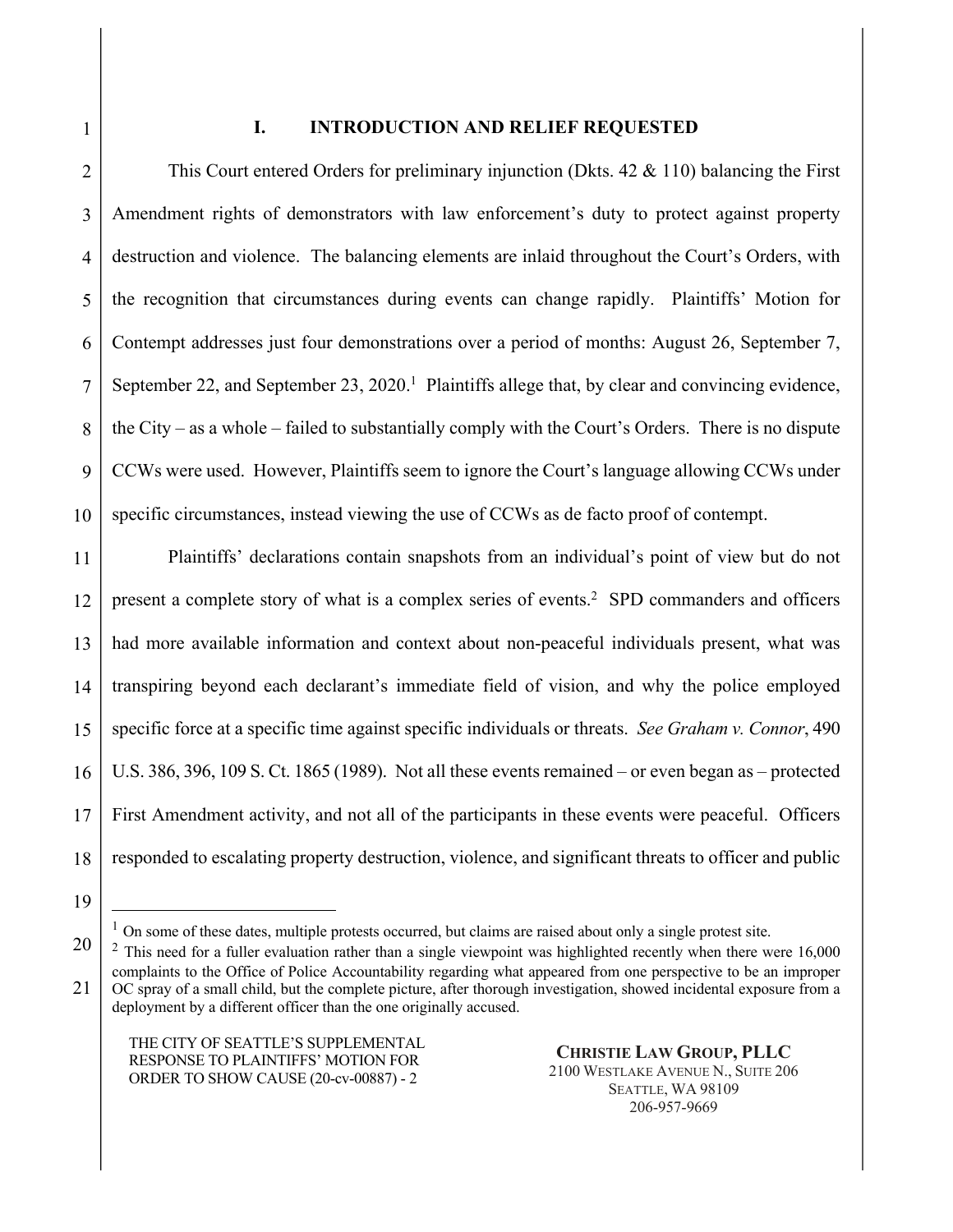1 2 3 4 5 6 7 safety. Even assuming First Amendment protections, the Court's Orders anticipate that peaceful protesters may at times be incidentally exposed to CCW deployments against non-peaceful individuals or significant safety threats, and these incidental impacts do not amount to contemptuous conduct. Plaintiffs' evidence does not establish, by clear and convincing evidence, that the City failed to substantially comply with the Courts' orders regarding use of CCWs. Nor have Plaintiffs established that any individual deployment, even if a violation of the Court's Orders, rises to the level of contempt by the City.

8

#### **II. STATEMENT OF FACTS**

9 10 The City adopts and incorporates the facts contained in the declarations of Lt. John Brooks, Captain Matt Allen, Assistant Chief Lesley Cordner, and Robert L. Christie, filed herewith.

11

# **III. AUTHORITIES AND ARGUMENTS**

#### 12 **A. The Applicable Court Orders**

13 14 15 16 17 18 19 20 21 Under the Court's June 17, and August 10, 2020 Orders, the Court enjoined the City from employing chemical irritants or projectiles, except under specific conditions, when peaceful protestors were present. (Dkts. 1, 34, 42 & 110.) The Orders do not prohibit the use of these CCWs when necessary, reasonable, proportional, and targeted to protect against a specific imminent threat of physical harm to themselves or others or in response to destruction of property. (Dkts. 42 & 110.) Additionally, SPD cannot (1) use CCWs to re-route a protest, unless re-routing is necessary to prevent specific imminent threat of physical harm, to respond to specific acts of violence, or to respond to destruction of property; (2) use CCWs without first issuing a warning and allowing individuals a reasonable opportunity to leave, if feasible; or (3) deploy CCWs

THE CITY OF SEATTLE'S SUPPLEMENTAL RESPONSE TO PLAINTIFFS' MOTION FOR ORDER TO SHOW CAUSE (20-cv-00887) - 3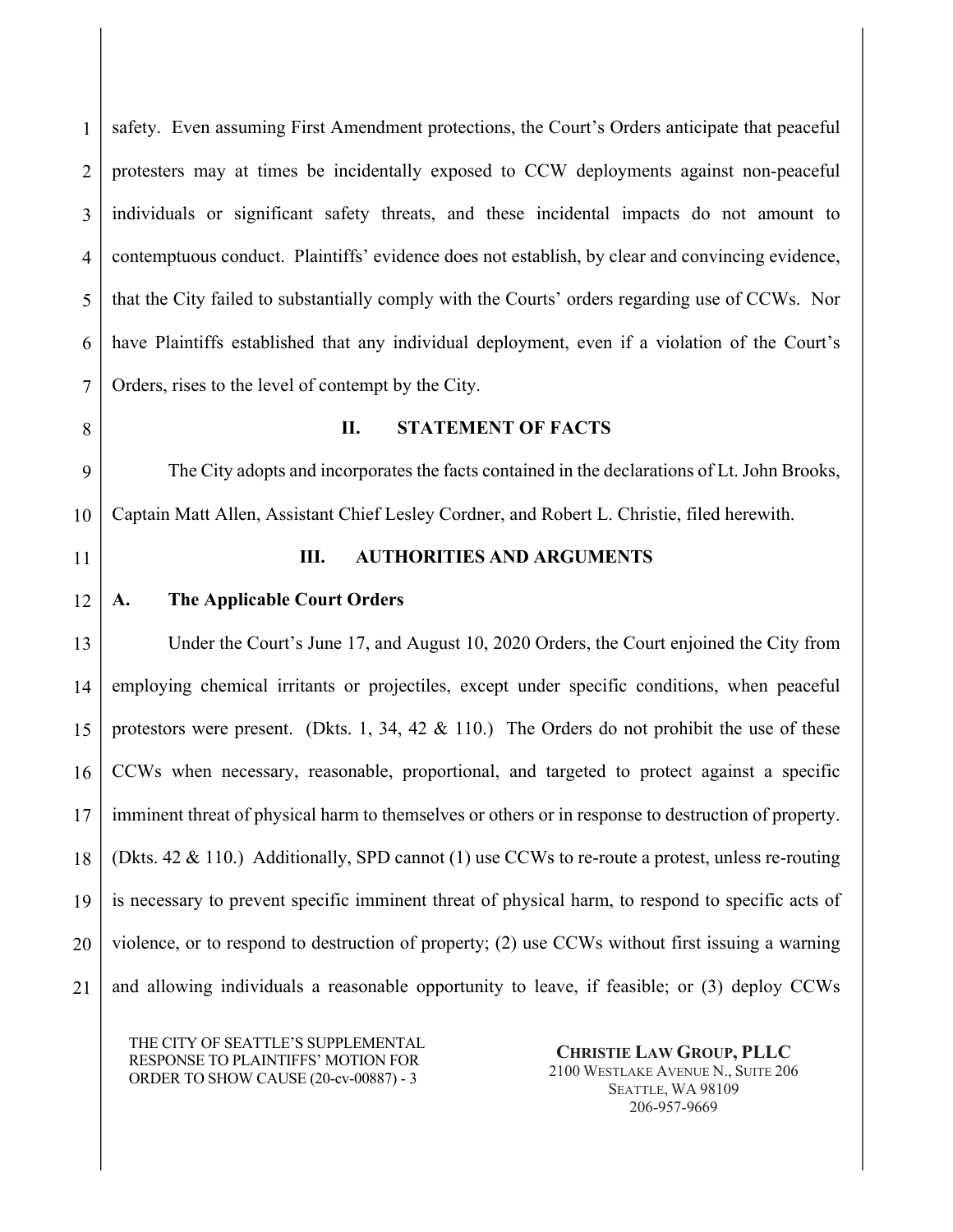1 2 3 4 5 6 7 targeted at journalists, legal observers, or medics when they are acting in that capacity, again acknowledging the possible unintentional exposure to allowable uses of CCWs that are not enjoined. (Dkt. 110.) The City is not violating the Court's Order if blast balls that are otherwise consistent with the order are directed to an open space near a targeted individual rather than at the individual, and the Court also acknowledged that, in the event of an unlawful assembly or riot, it may not be feasible for CCW deployments to be as specifically targeted as would be expected during lawful demonstrations. (*Id*.)

# **B. Plaintiffs Cannot Establish a Violation of These Orders**

# 9

8

# *1. Legal standard for establishing civil contempt by the City.*

10 11 12 13 14 15 16 17 18 19 20 21 The City incorporates the applicable legal standards for establishing civil contempt set forth in its prior response brief (Dkt. 78), which requires proof that the non-moving party failed to substantially comply with a court order by clear and convincing evidence. Additionally, because the Orders are directed to the City as a municipal entity to protect against potential violations of Plaintiffs' constitutional rights, the *Monell* standard of liability must apply when considering whether action of individual officers could constitute the City's failure to substantially comply with the Orders. A municipality cannot be held liable solely because it employs a tortfeasor. *Monell v. N.Y.C. Dep't of Soc. Servs.*, 436 U.S. 658, 692, 98 S. Ct. 2018 (1978). Instead, plaintiffs must establish municipal liability by demonstrating that alleged unconstitutional action was proximately caused by an unconstitutional custom or policy; the result of a deliberate indifference to a known need to train; or ratified by the City's policymakers. *Clouthier v. County of Contra Costa*, 591 F.3d 1232, 1249 (9th Cir. 2010); *Hopper v. City of Pasco*, 241 F.3d 1067, 1083 (9th

THE CITY OF SEATTLE'S SUPPLEMENTAL RESPONSE TO PLAINTIFFS' MOTION FOR ORDER TO SHOW CAUSE (20-cv-00887) - 4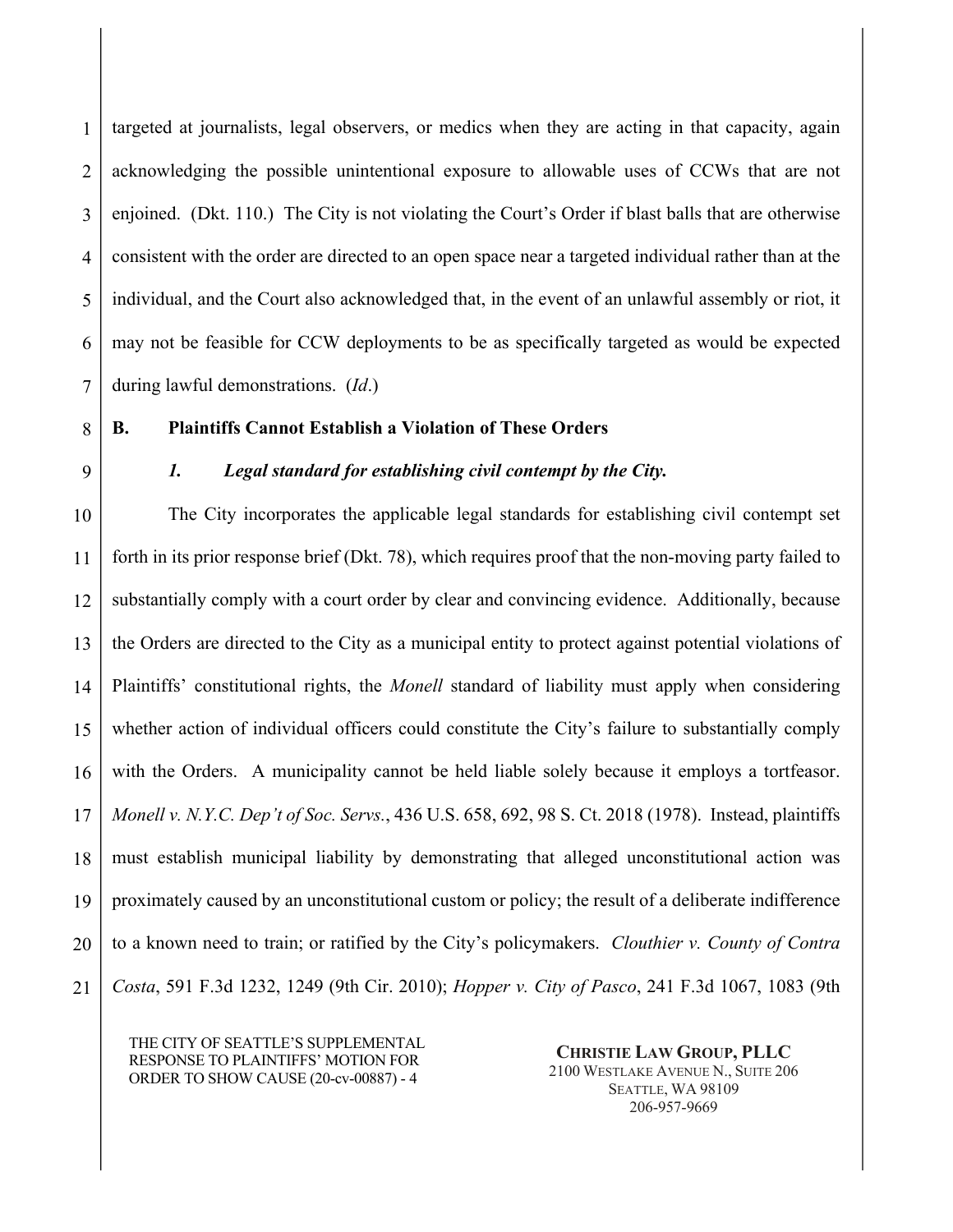1 2 3 4 5 6 7 8 9 10 Cir. 2001); *see also Vertex Distrib. v. Falcon Foam Plastics, Inc.*, 689 F.2d 885, 891-92 (9th Cir. 1982) ("If a violating party has taken 'all reasonable steps' to comply with the court order, technical or inadvertent violations of the order will not support a finding of civil contempt."); *Campbell v. City of Oakland*, No. C 11-5498 RS, 2011 WL 5576921, \*3-4 (N.D. Cal. Nov. 16, 2011) (citing *Lewis v. Casey,* 518 U.S. 343, 360, 116 S. Ct. 2174 (1996)) ("Sporadic or isolated violations of individual protesters' rights are insufficient to support broad injunctive relief against an entire agency."). "[S]ubstantial compliance and reasonable efforts are interrelated, and reasonable efforts are in fact a necessary component of substantial compliance." *Anti-Police Terror Project v*. *City of Oakland*, No. 20-CV-03866-JCS, 2020 WL 6381358 (N.D. Cal. Oct. 31, 2020) (internal citations and quotations omitted) (Attached as Exhibit 1).

11 12 13 14 15 16 17 The City implemented the terms of the Orders for crowd control management (Dkt. 112), and there is no evidence, or even argument, that City officials are ratifying actions in violation of the Orders. To the contrary, the City utilizes a robust review process to identify police violations, the results of which are shared with the public.<sup>3</sup> Plaintiffs must establish by clear and convincing evidence that the pattern and practice of individual CCW deployments shows that the City itself is proximately causing constitutional violations in defiance of the Court's Orders. Plaintiffs do not, and cannot, make this showing.

18

19

# *2. The Court's Orders Only Apply in the Context of First Amendment Protected Demonstration Activity.*

The Orders were crafted to allow for the continued exercise of First Amendment rights by

20 21

THE CITY OF SEATTLE'S SUPPLEMENTAL RESPONSE TO PLAINTIFFS' MOTION FOR ORDER TO SHOW CAUSE (20-cv-00887) - 5

<sup>&</sup>lt;sup>3</sup> See, e.g., https://www.seattletimes.com/seattle-news/seattle-officer-who-repeatedly-punched-man-during-protestarrest-used-excessive-force-inves2tigation-finds/.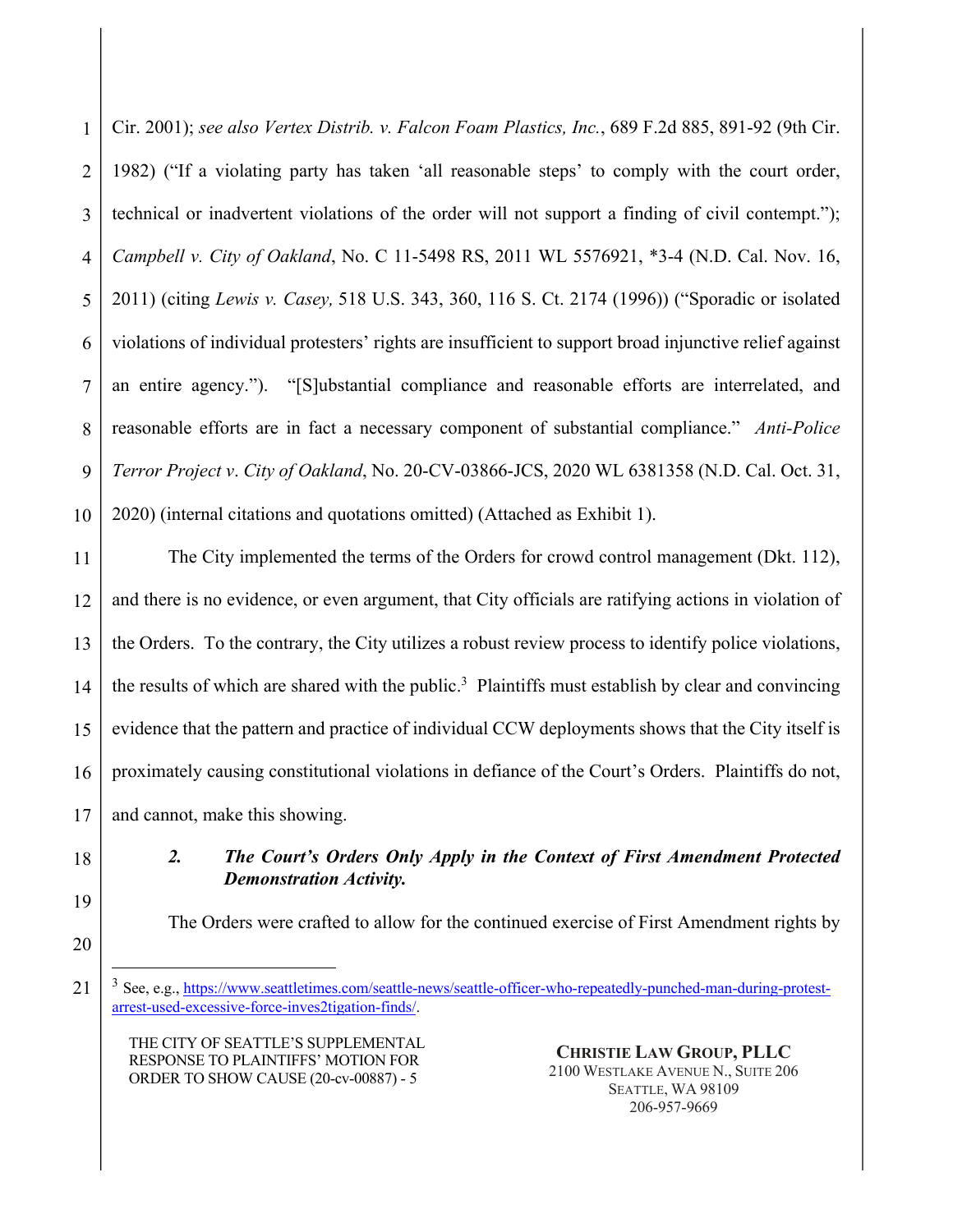1 2 3 4 5 6 7 8 9 10 11 12 13 peaceful protesters while maintaining public safety. The Orders specifically do not apply to those engaged in criminal conduct – and allow for the use of CCWs to address specific criminal conduct that rises to violence or property destruction. Courts established several clear lines over the years with respect to demonstrations that parallel some aspects of the four in question. There is no First Amendment right to block traffic or otherwise imperil public safety*. See, e.g., Frye v. Police Dep't of Kansas City, Missouri*, 260 F. Supp. 2d 796, 799 (W.D. Mo. 2003), *aff'd sub nom Frye v. Kansas City Missouri Police Dep't*, 375 F.3d 785 (8th Cir. 2004). *See also,* https://www.aclu.org/knowyour-rights/protesters-rights/#im-organizing-a-protest. "[W]here demonstrations turn violent, they lose their protected quality as expression under the First Amendment." *Grayned v. City of Rockford,* 408 U.S. 104, 116, 92 S. Ct. 2294 (1972). There is a point when public safety requires, and the law allows, for an end to the protest. <sup>4</sup> *See also* SMC 12A.12.020. Restrictions on the use of crowd control tools in the Order applies to peaceful protesters, not those engaged in unlawful activities.

14

15

16

17

18

19

### *3. The City has unequivocally and consistently apprised its police officers of the terms of the Courts' Orders and the requirement that they comply with them.*

There are often multiple demonstrations every day in Seattle. (Christie Decl. Ex. L, ¶4.) For most of these events, it is determined that police resources will likely not require deployment, and these events occur without SPD's involvement. (*Id*. at ¶6.) Of those events needing police

THE CITY OF SEATTLE'S SUPPLEMENTAL RESPONSE TO PLAINTIFFS' MOTION FOR ORDER TO SHOW CAUSE (20-cv-00887) - 6

<sup>20</sup> 21 <sup>4</sup> *Collins v. Jordan,* 110 F.3d 1363 (9th Cir. 1993), cited in the Court's June 12 Order, cannot and should not be read as a requirement for police to ignore safety concerns and enter a violent crowd to try and arrest those individuals who are committing unlawful acts; that was a case about **prior restraint** of free speech, which is not an allegation here. Instead, that case provides support for the approach being utilized by SPD, namely that knowledge of prior events (and participants) can be used to evaluate the safety of current demonstrations and be a factor determining when to declare an unlawful assembly, along with the events of the current demonstration. *Id.,* at 1372.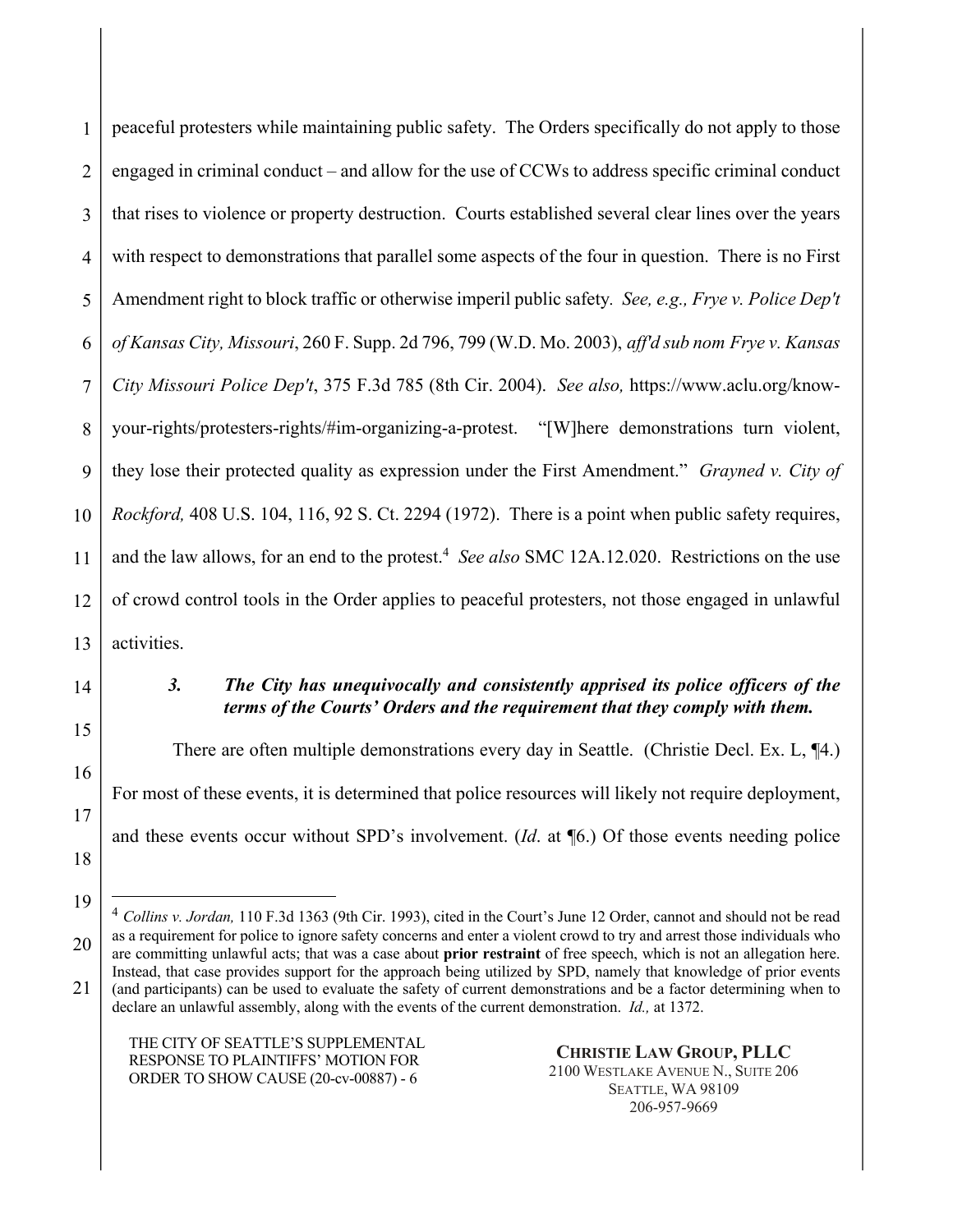1 2 resources to ensure public safety, crowd management tools are not always necessary and are thus not used at most events. (*Id.* at ¶7.)

3 4 5 6 7 8 9 10 11 12 13 14 15 16 17 18 19 Nonetheless, since the inception of the Court's TRO and later converted preliminary injunction, SPD repeatedly instructs officers of the parameters of the Orders. Relevant to the time frame of this motion, on August 11, 2020, Detective Puente sent an email to all SPD officers attaching the Court's June 17, 2020 and August 10, 2020 Orders, copying the language from each of those orders into the body of the email, and indicated in bold that "[**a]ll SPD members are required to read each of these orders and be familiar with their terms**." (Dkt. 112). Since that time, SPD has repeatedly instructed its officers on the provisions contained within those orders at the briefings provided before each demonstration event to all participating SPD officers. (Updated Brooks Decl., ¶3.) As part of these briefings, command staff also shares with the group the anticipated schedule for the day, intelligence about potential threats, and the Commander's intent and objectives, which emphasize the need to facilitate free speech and assembly whenever possible, while preserving order and protecting persons and property. (*Id*. Ex. A and B; Allen Decl. Ex A and B.) This standard protocol was followed on August 26, September 7, September 22, and September 23. (Updated Brooks Decl., ¶3.; Allen Decl. ¶8.) The City and its Police Commanders do not encourage or incite officers to violate the Orders, nor have they failed to substantially comply with the Orders in good faith; to the contrary, the City continually instructs and orders its officers to act in full compliance with the directives from this Court.

20

*4. SPD officers are subject to discipline if they are found to violate the Orders.*

21

THE CITY OF SEATTLE'S SUPPLEMENTAL RESPONSE TO PLAINTIFFS' MOTION FOR ORDER TO SHOW CAUSE (20-cv-00887) - 7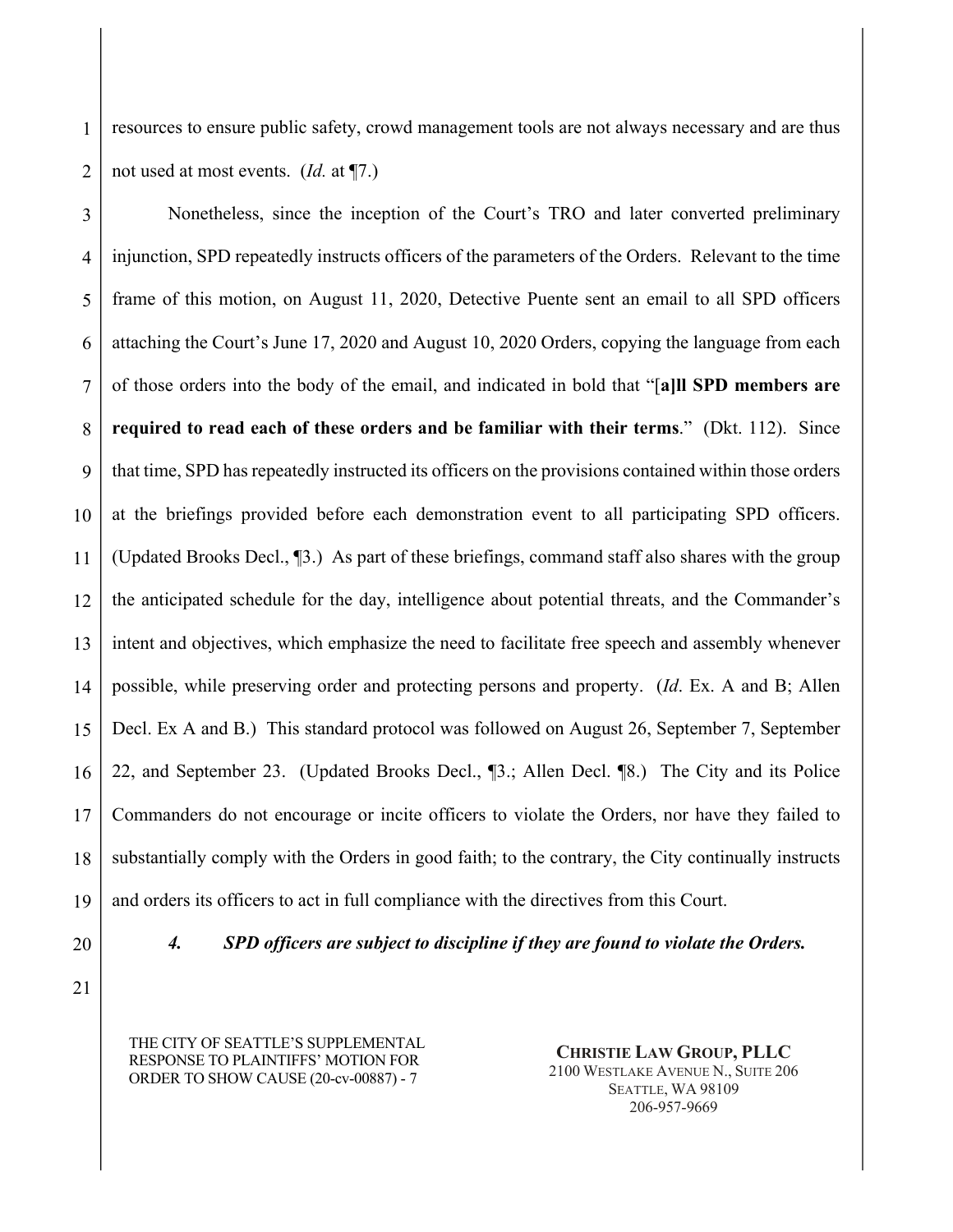1 2 3 4 5 6 7 8 9 10 11 12 13 14 15 16 17 18 Not only did the City repeatedly instruct its officers to comply with this Court's orders, officers are subject to comprehensive scrutiny and discipline if they violate the Orders. (See Christie Decl. Ex J ¶¶ 13-24, Ex. L ¶ 7.) *5. Police officers deployed CCWs in compliance with the Court's Orders.5 a.* Targeted CCW deployments at the August 26, 2020 demonstration complied with the Courts' Orders. There is no dispute that demonstrators parked cars in the road, blocking traffic exiting the SR 520 off-ramp and preventing emergency vehicles from turning westbound out of the Seattle Fire Station on August 26, creating major safety concerns, including impeding emergency vehicles responding to calls for service, and protesters were ordered to move cars and disperse. (Updated Brooks Decl.,  $\P$ [16-19; Ivanov BWV 2020-08-26 2129.) As one officer moved forward with the line to clear the roadway, he deployed bursts of OC in targeted response to individuals shoving officers. (Cordner Decl., Ex. A(3); Waldorf BWV 08-26-2020\_2150.) One demonstrator shined a laser pointer into officers' eyes, as shown in Mr. Salisbury's video and also from body-worn video. (Dkt. 119, ¶3 at 19:08-19:13 and 19:29-19:33; Bourdon BWV 08-26-2020\_2217.) As officers effected the arrest, people with shields pushed back against line officers. (Cordner Decl., Ex. A(7).) One officer deployed a burst of OC spray at two individuals who were pushing forward with shields. (*Id*; McKee BWV 2020-08-26\_2217; Todorov BWV 08-26-2020\_2217.) Mr.

THE CITY OF SEATTLE'S SUPPLEMENTAL RESPONSE TO PLAINTIFFS' MOTION FOR ORDER TO SHOW CAUSE (20-cv-00887) - 8

19

<sup>20</sup> 21 <sup>5</sup> If the Court disagrees that Plaintiffs are required to prove *Monell* liability in order to establish contempt on the part of the City, and is instead inclined to hold the City in contempt based on one or more independent CCW deployments, the City requests that this Court identify those individual deployments and allow the City additional time to fully identify all of the information relevant to each one so that the Court can examine the totality of evidence available for each deployment. Finding contempt against the City for any one or more deployments at this individual level without all of the facts violates the *Monell* standard and the City's right to due process. (See Dkt. 78, pp. 4-5.)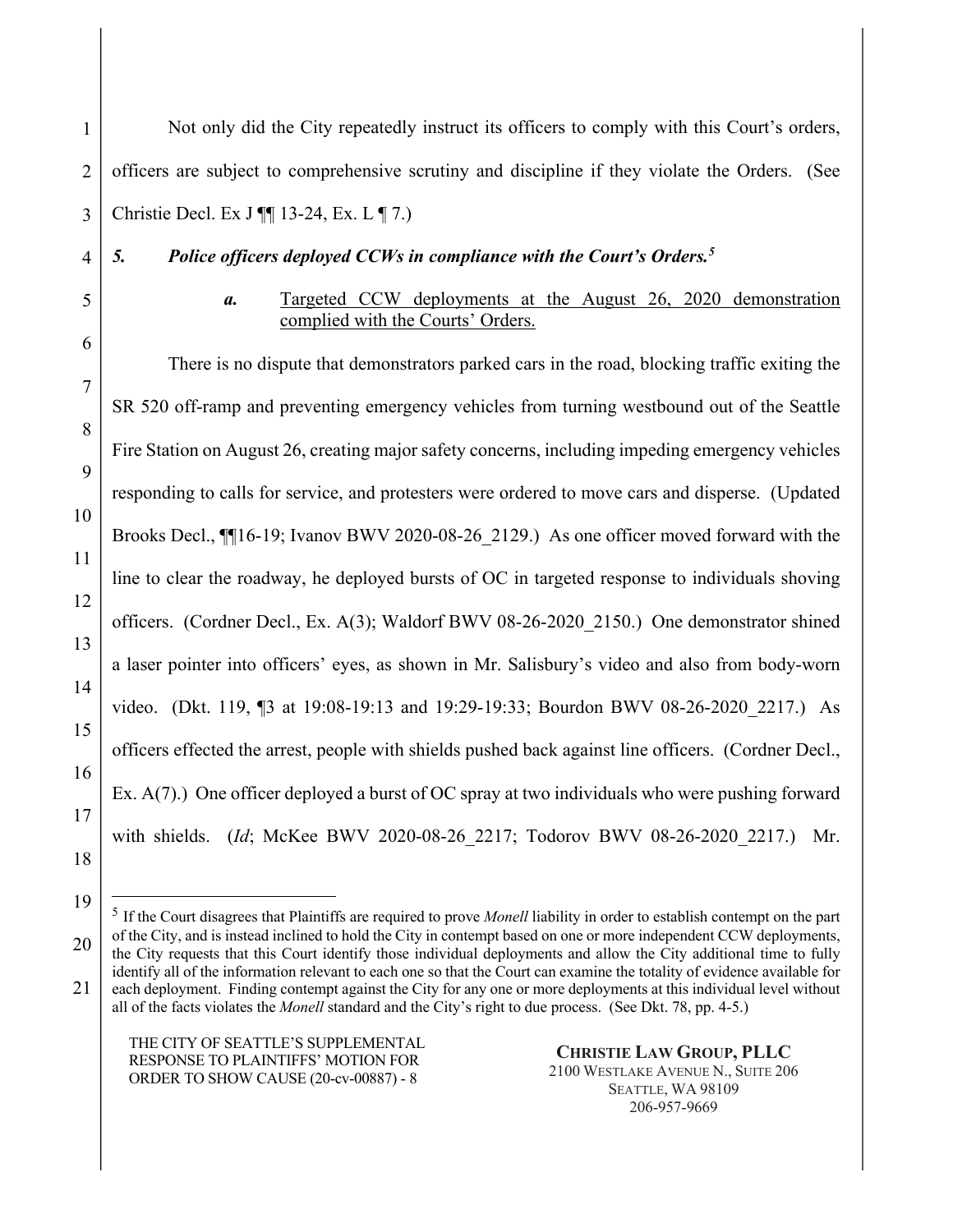1 2 Salisbury's video also shows an individual in a helmet and gas mask trying to de-arrest the laserpointer suspect by grabbing him and pulling him away from officers. (Dkt. #119, ¶3 at 20:15.)

3 4 5 6 7 8 9 10 Because the demonstrators became violent, Lt. Brooks issued a dispersal order, notifying demonstrators they could be subject to arrest if they remained. (Updated Brooks Decl., ¶18; Bourdon BWV 08-26-2020 2217.) One officer deployed OC spray as demonstrators engaged in physical resistance with officers moving the crowd up Harvard. (Cordner Decl., Ex. A(5); Bourdon BWV 08-26-2020 2217.) The blast ball deployment was a targeted effort to stop a person from throwing objects at police. (Cordner Decl., Ex. A(1); Updated Brooks Decl., ¶¶19- 20, Ex. D; Page BWV 08-26-2020\_2226.) The blast ball ricocheted, detonating at the officer's feet. (*Id*.) All uses of CCW were in targeted deployment.

11

12

13

14

15

16

17

18

19

20

21

# *b.* The CCW deployments during September 7, 2020 demonstration were necessary to respond to criminal activity and disperse a violent crowd.

Plaintiffs contend that SPD engaged with the crowd on September 7 "with no provocation other than us having shown up at SPOG headquarters." (Dkt. 130, ¶7.) This is not accurate. Simply put, declarants' observations were made without knowing the threats that some members of the crowd posed to the police and others, because police had information which individual declarants did not. (Dkts. 116-118; 120-130). SPD did not engage with the crowd until approximately 6:20 p.m. (Updated Brooks Decl., ¶23*.*) At that point, members of the crowd, including Plaintiff Alexandra Chen, began placing and throwing garbage and other combustible material at and over the fence near the SPOG office. (*Id.;* Dkt. 130, ¶¶4-5; Christie Decl., Exs. B and D; Updated Brooks Decl., ¶23.) SPD received multiple reports that a member of the crowd

THE CITY OF SEATTLE'S SUPPLEMENTAL RESPONSE TO PLAINTIFFS' MOTION FOR ORDER TO SHOW CAUSE (20-cv-00887) - 9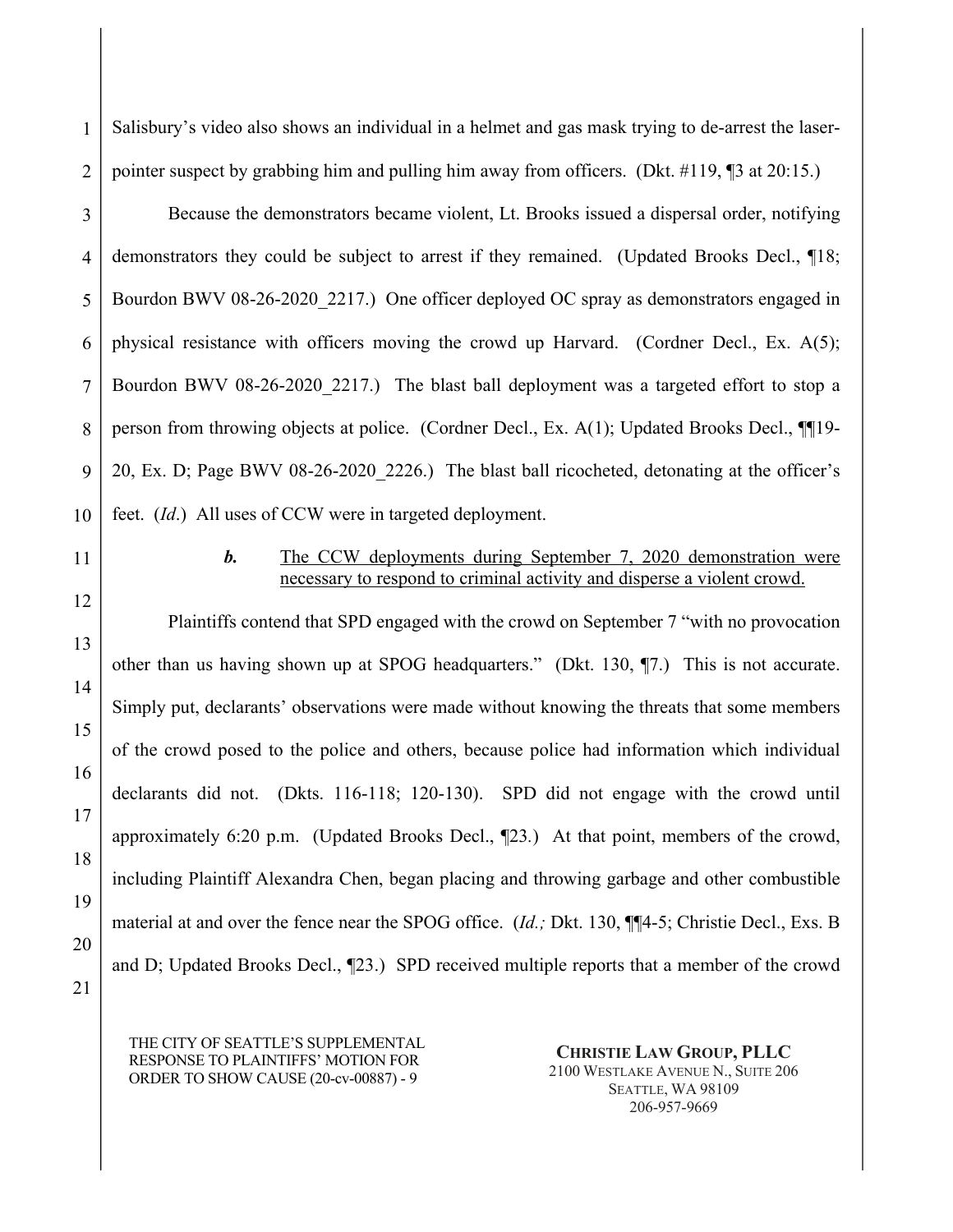1 2 3 was in possession of and readying a Molotov cocktail. (Updated Brooks Decl., ¶23; *see generally,*  Cordner Decl., ¶10.) Officers also reported smelling gasoline. (Updated Brooks Decl., ¶23; Cordner Decl., Exs. B(4), B(10), B(34).)

4 5 6 7 8 9 10 11 12 13 14 15 SPD moved in to arrest the suspect with the Molotov cocktail, and members of the crowd attempted to prevent the arrest, using de-arrest tactics and improvised shields. (Compare Dkt. 130 at ¶7 with Updated Brooks Decl., ¶25; Cordner Decl., Exs. B(3), B(5), B(8), B(10), B(11), B(12), B(19), B(22), B(25), B(26), B(28), B(39); Christie Decl., Exs. B, D.) One team of officers moved in for the arrest, and another team moved in to support and move the crowd back. (*see e.g.* Cordner Decl., Ex. B(39); Christie Decl., Exs. B, D.) The plume of smoke complained of by declarants was caused by a fire extinguisher deployed by a member of the crowd attempting to shield and dearrest the suspect. (*Compare* Dkt. 130, ¶7; Dkt. 116 ¶43; Dkt. 126 at ¶8; Dkt. 128 at ¶11; Dkt. 129 ¶6 to Dkt. 120, ¶10, Christie Decl., Exs. B, D.) One officer was struck in the face with a pipe. (Updated Brooks Decl., ¶25; Cordner Decl., Ex. B(19).) Other members of the crowd assaulted officers, throwing projectiles and explosives. (*Id.*; Cordner Decl., Exs. B(1)-(2), B(4)-(8), B(10), B(13)-(14); B(16)-(19); B(22)-(23); B(25)-(27), B(38)-(39); Christie Decl., Exs. B, D.)

16 17 18 19 20 21 Officers gave repeated clear commands for the crowd to "move back" to create space for the officers attempting to effect the arrest of the suspect. (*Id.,* Christie Decl., Exs. B, D; Dkt. 130, ¶8, video link at 0:00-:50.) Ms. Chen can be seen on Sgt. Didier's BWV, walking very slowly backwards. (Christie Decl., Exs. B, D.) Though there are repeated commands to move back, Ms. Chen eventually slows, walking parallel to the SPD line while continuing to film officers. (Christie Decl., Exs. B, D.) Though officers continued to command the crowd to move back, one

THE CITY OF SEATTLE'S SUPPLEMENTAL RESPONSE TO PLAINTIFFS' MOTION FOR ORDER TO SHOW CAUSE (20-cv-00887) - 10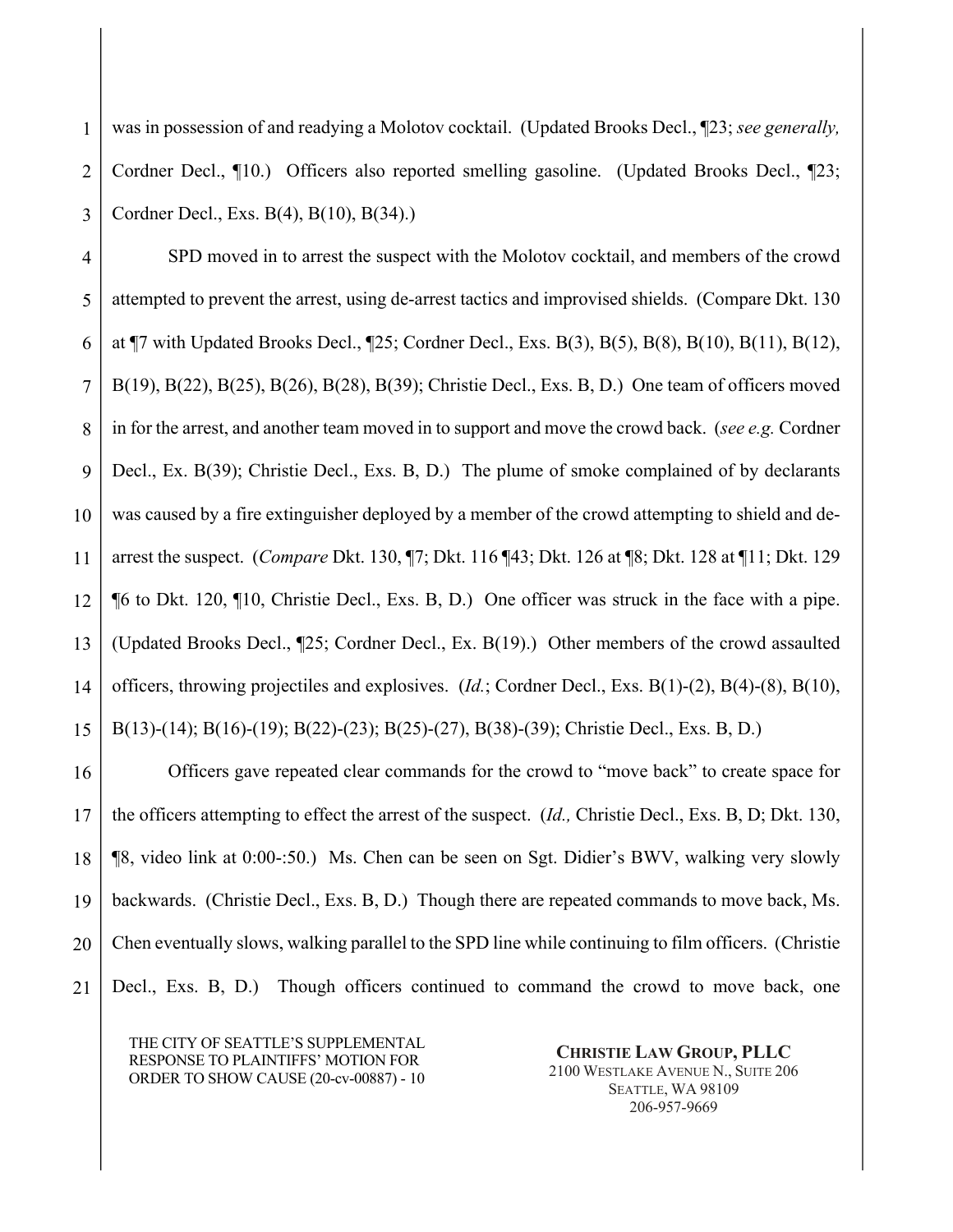1 2 3 4 5 6 7 demonstrator encroached on the officers' line, ignoring commands to move back. (Christie Decl., Exs. B, D.) Sgt. Didier deployed a targeted burst of OC spray at the individual. (*Id*.; Cordner Decl., Ex. B(39).) Ms. Chen and others swarmed the individual and failed to comply with repeated commands to move back. (Christie Decl., Exs. B, D; Dkt. 130, ¶8, video link at 0:00-:50.) Officer Didier deployed a single targeted burst of OC spray at Ms. Chen and another at a suspect in the same group, who had thrown multiple objects at officers, including a stick that struck Sgt. Didier in the face. (Christie Decl., Exs. B, D; Dkt. 130, ¶8, video link at 0:00-:50.)

8 9 10 11 12 13 14 15 16 17 18 19 Captain Allen issued continuous dispersal orders, notifying demonstrators they could be subject to arrest and instructing them to move north. (Updated Brooks Decl., ¶26; Christie Decl., Exs. B, D; *see generally,* Cordner Decl., ¶10.) Yet, the crowd continued to engage with officers, throwing projectiles including IEDs, smoke grenades, rocks, and Molotov cocktails. (Updated Brooks Decl., ¶¶22-28; *see also* Cordner Decl., ¶10.) Officers used targeted deployments of OC spray and blast balls at specific threats to keep the crowd moving thereby reducing the threat of ongoing assaults against officers. (Updated Brooks Decl., ¶¶26-27.) SWAT Officer Bonet deployed less lethal rounds at a suspect who threw a traffic cone at an officer and prepared to throw another. (*Compare* Cordner Decl. Ex. B(2); Christie Decl., Exs. B, D; to Dkt. 120, ¶16.) After the event, SPD recovered 12 Molotov cocktails prepared for deployment in addition to other unused explosive devices. (Updated Brooks Decl., ¶28; Christie Decl., ¶11.) Nine officers were injured, and 23 suspects were arrested. (Updated Brooks Decl., ¶28; Christie Decl., ¶11*.*)

20

*c.* The Single CCWs deployed during the September 22, 2020 Demonstration was consistent with the Courts' Orders.

21

THE CITY OF SEATTLE'S SUPPLEMENTAL RESPONSE TO PLAINTIFFS' MOTION FOR ORDER TO SHOW CAUSE (20-cv-00887) - 11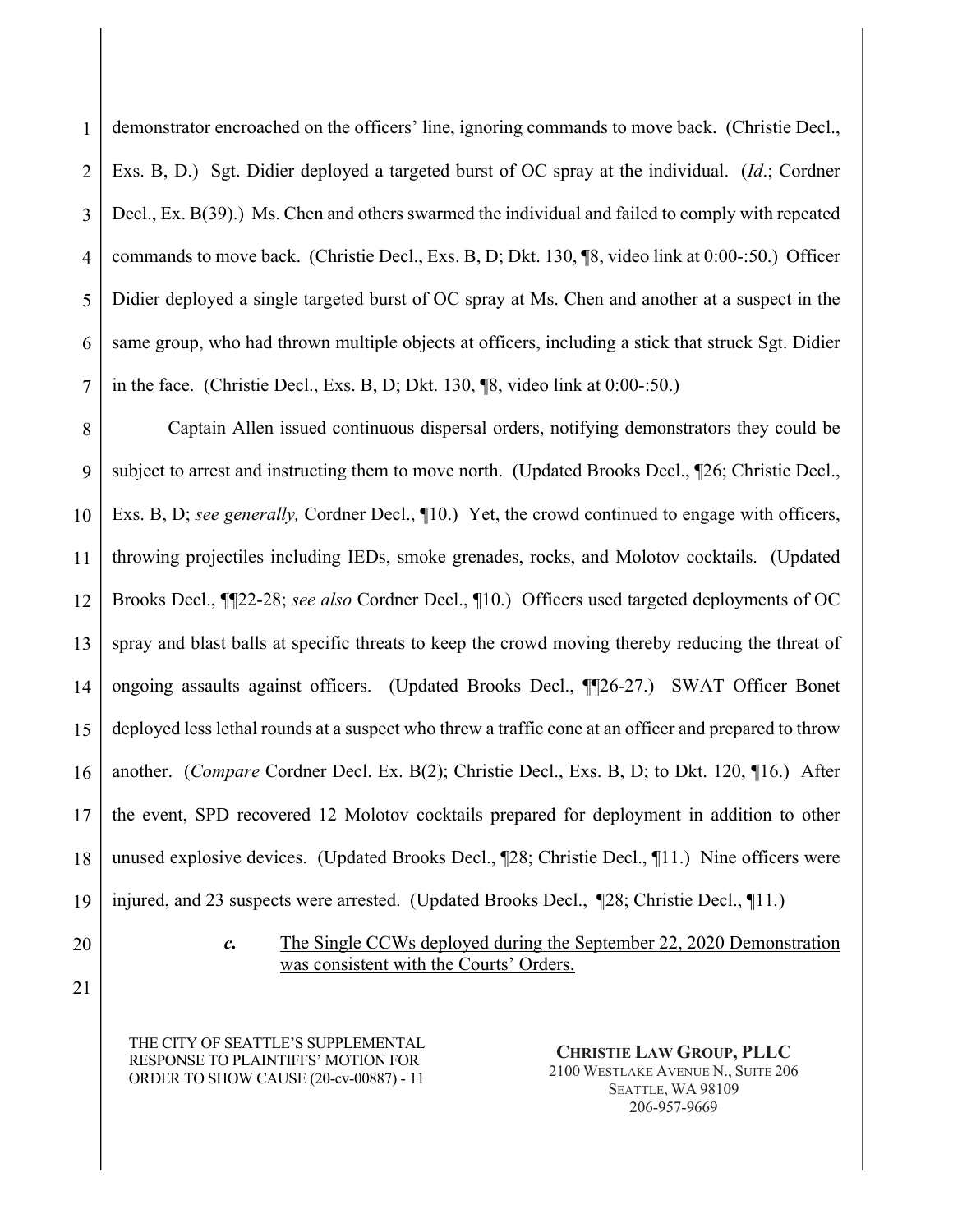There was a single, appropriately targeted blast ball deployment on September 22. The events leading up the deployment are detailed at length in Lt. Brooks' updated declaration, with video. (See also Cordner Decl., Ex. C(1).)

1

2

3

4

5

6

7

8

9

10

11

12

13

14

15

16

17

# *d.* CCW deployments during September 23, 2020 demonstration were necessary to respond to criminal activity and disperse a violent crowd.

On September 23, SPD responded to several events and subsequent acts of property destruction and violence, detailed in Captain Allen's previous declaration. (Christie Decl., Ex. K.) Captain Allen began issuing dispersal orders at approximately 8:45 p.m., which were clearly and continually issued throughout the night. (*Id*., ¶¶14-40.) SPD continued to move the crowd to prevent ongoing assaults on officers with projectiles and to prevent additional property destruction. (*Id*., ¶¶14-17.) At about 10:44 p.m., someone threw a firework into the East Precinct, detonating near officers. (*Id.*, ¶23; Hay BWV 2020-09-23 2244.) SPD moved in to arrest the person who threw the firework while members of the crowd continued assaulting officers with one individual striking an officer in the head with a metal baseball bat. (*Id*., ¶¶25-28; Cordner Decl., Exs. D(1)- (19).) By 11:12 p.m., SPD had information that individuals were preparing Molotov Cocktails and setting up fortifications. (Allen Decl., ¶¶25-28.) Shortly afterwards, someone started a fire in the street. (*Id*., ¶29.) Captain Allen ordered the officers to move the crowd to put out the fire, safeguard property, and prevent further unlawful and dangerous behavior. (*Id*.)

This was a dynamic crowd with some engaging in violent and destructive behavior that

created a serious safety threat to everyone. Demonstrators were continually throwing projectiles

at police, including bottles, rocks, and mortars; some even brought their own chemical agents to

18 19 20

21

THE CITY OF SEATTLE'S SUPPLEMENTAL RESPONSE TO PLAINTIFFS' MOTION FOR ORDER TO SHOW CAUSE (20-cv-00887) - 12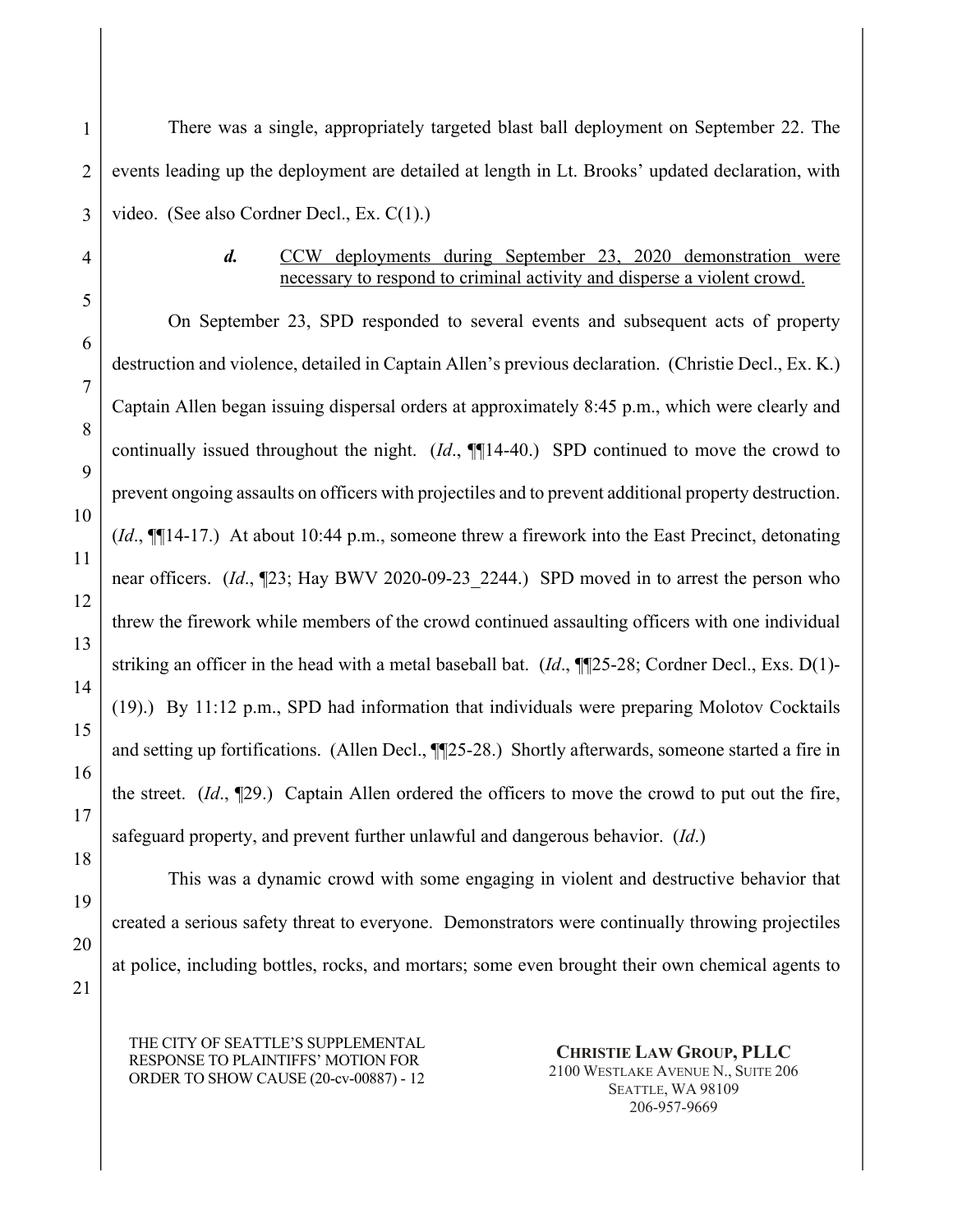deploy. Multiple fires were set that the night, some inside of dumpsters with added chemical agents and smoke pointed toward police. Despite continuous orders, the crowd refused to disperse.

3 4 5 6 7 8 9 10 11 Many of the declarations submitted by Plaintiffs document perceptions that the police were using pepper spray and deploying blast balls for no apparent reason, but they have no foundation to know (1) whether the chemical irritant they complained of was deployed by the police or members of crowd; (2) whether loud bangs and associated shrapnel contact was caused by blast ball deployments or fireworks ignited by members of the crowd; and/or (3) whether the CCW deployments they actually observed were indiscriminate uses of force in violation of the Courts' orders. Captain Allen's Declaration, the draft Blue Team reports from this date, the video evidence submitted by both sides, and the Information filed against the individual who hit an officer in the head with a baseball bat, all provide a more complete and complex picture of the events at issue.

12

13

14

15

16

17

18

19

20

1

2

# *6. The Court should not address police conduct not governed by its June 17, 2020 and August 10, 2020 Orders.*

Plaintiffs complain about perceptions of police officer demeanor, arrests, crowd movement tactics, the decision not to allow cars to block the road, and music played by a private entity, SPOG. Respectfully, this type of conduct is not governed by this Court's Orders, nor is this the appropriate forum to determine whether any specific officer engaged in an excessive use of force under the Fourth Amendment or conduct that may trigger criminal or civil liability.

# **IV. CONCLUSION**

This Court should deny Plaintiffs' motion for contempt as Plaintiffs failed to show by clear and convincing evidence that the City is in substantial compliance with this Court's Orders.

21

THE CITY OF SEATTLE'S SUPPLEMENTAL RESPONSE TO PLAINTIFFS' MOTION FOR ORDER TO SHOW CAUSE (20-cv-00887) - 13